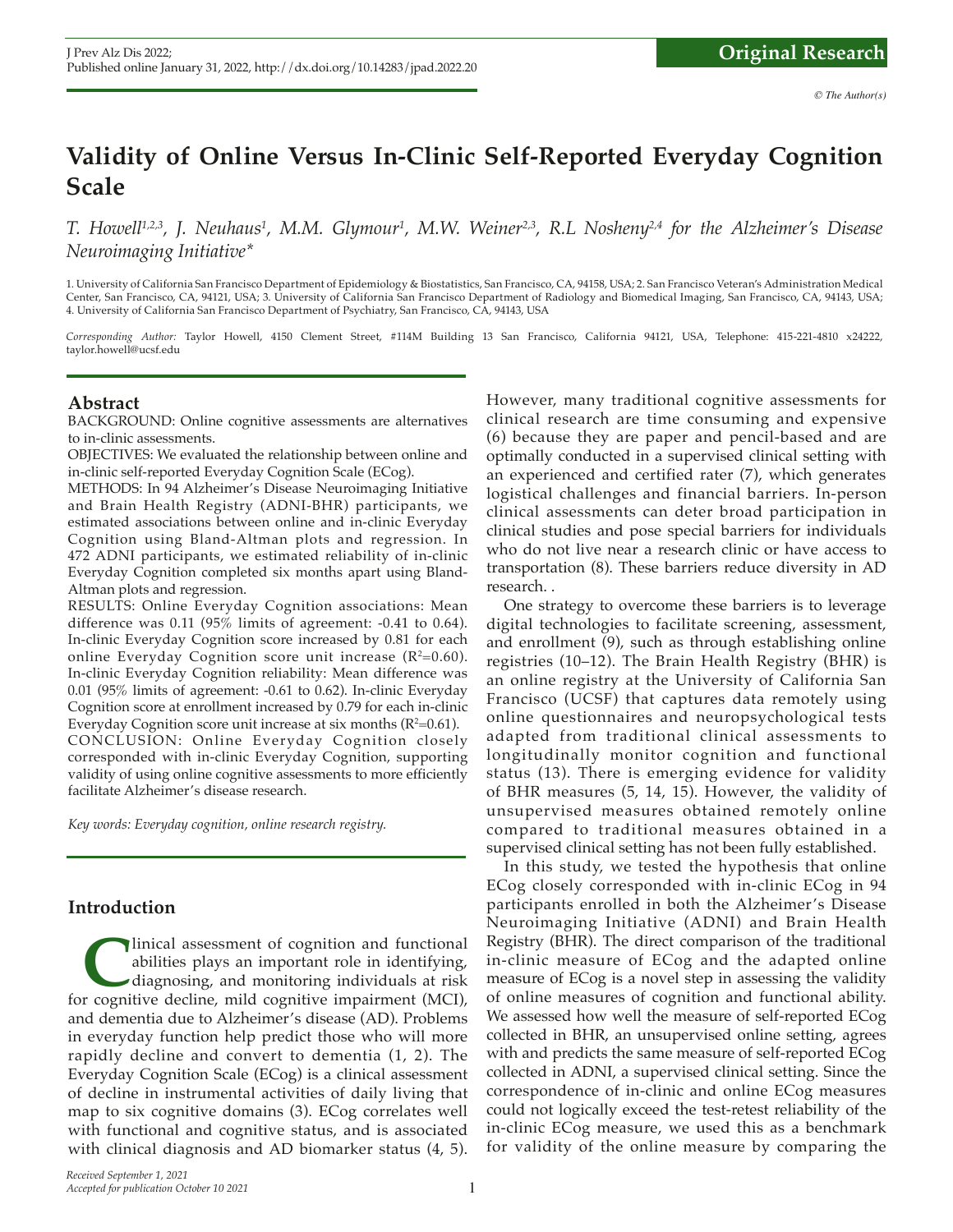associations between online ECog and in-clinic ECog to the test-retest reliability of in-clinic ECog.

#### **Methods**

This study compared data collected in a supervised clinical setting from the Alzheimer 's Disease Neuroimaging Initiative (ADNI) to data collected remotely online from the Brain Health Registry (BHR). Data were obtained from the Alzheimer's Disease Neuroimaging Initiative (ADNI) database (adni.loni. usc.edu). The ADNI was launched in 2003 as a publicprivate partnership, led by Principal Investigator Michael W. Weiner, MD. The primary goal of ADNI has been to test whether serial magnetic resonance imaging (MRI), positron emission tomography (PET), other biological markers, and clinical and neuropsychological assessment can be combined to measure the progression of mild cognitive impairment (MCI) and early Alzheimer's disease (AD). During the four phases of the ADNI study (ADNI-1, ADNI-GO, ADNI-2, ADNI-3), participants were rolled over from previous phases for continued monitoring, while new participants were added with each phase (16). Participants were diagnosed as cognitively normal, MCI, or with dementia due to AD according to ADNI inclusion criteria (17).

#### *Participants*

*Participants enrolled in both ADNI and the Brain Health Registry to complete the self-reported online Everyday Cognition (n=94)*

Existing ADNI-3 participants were invited to enroll in BHR to complete supplemental online assessments. Of the 603 ADNI-3 participants invited to join BHR, 110 consented and enrolled in BHR (referred to as ADNI-BHR participants), and 94 of those completed ECog both in-clinic and online and have evaluable linked data (Figure 1). All 94 participants who completed ECog both in-clinic and online, regardless of cognitive status, were included in this study due to the limited sample size.

## *Participants enrolled in ADNI to estimate test-retest reliability of the self-reported in-clinic Everyday Cognition (n=472)*

Out of all of the participants enrolled in ADNI-2 [16], 472 completed two separate in-clinic ECog assessments about six months apart (Figure 1). The average time between assessments was 189 (interquartile range (IQR) 106 to 352) days. An estimate of the test-retest reliability of self-reported in-clinic ECog was obtained from these 472 ADNI participants, of which 250 were diagnosed as stable cognitively normal, 208 were diagnosed as stable MCI, 11 converted from cognitively normal to MCI, and

3 reverted from MCI to cognitively normal according to ADNI inclusion criteria (17).





Approximate (approx.) ADNI enrollment numbers were provided from http:// adni.loni.usc.edu/study-design (16). Bold boxes represent study samples used in this analysis.

#### *Measurements*

#### *Measurements collected in-clinic in ADNI*

Participants in ADNI were asked to complete the Everyday Cognition Scale (ECog) in-clinic. The ECog includes 39 items assessing an individual's capability to perform everyday tasks in comparison to 10 years prior (3). Ratings use a four-point Likert scale ranging from "better or no change" to "consistently much worse" to report changes in ability to perform tasks in six cognitively-relevant domains: Memory, Language, Visuospatial Abilities, and Planning, Organization, and Divided Attention (18). A total ECog score, which was the sum of the ratings from all completed items divided by the number of items completed, ranged from 1 to 4 (19).

Participant age, gender (categorized as male or female), years of education (ranging from 0 to 20 years), selfreported race (categorized as American Indian or Alaskan Native, Asian, Native Hawaiian or other Pacific Islander, Black or African American, White, more than one race, or unknown) and ethnicity (categorized as Hispanic or Latino, not Hispanic or Latino, or unknown) were collected as part of their regular, ADNI study visits.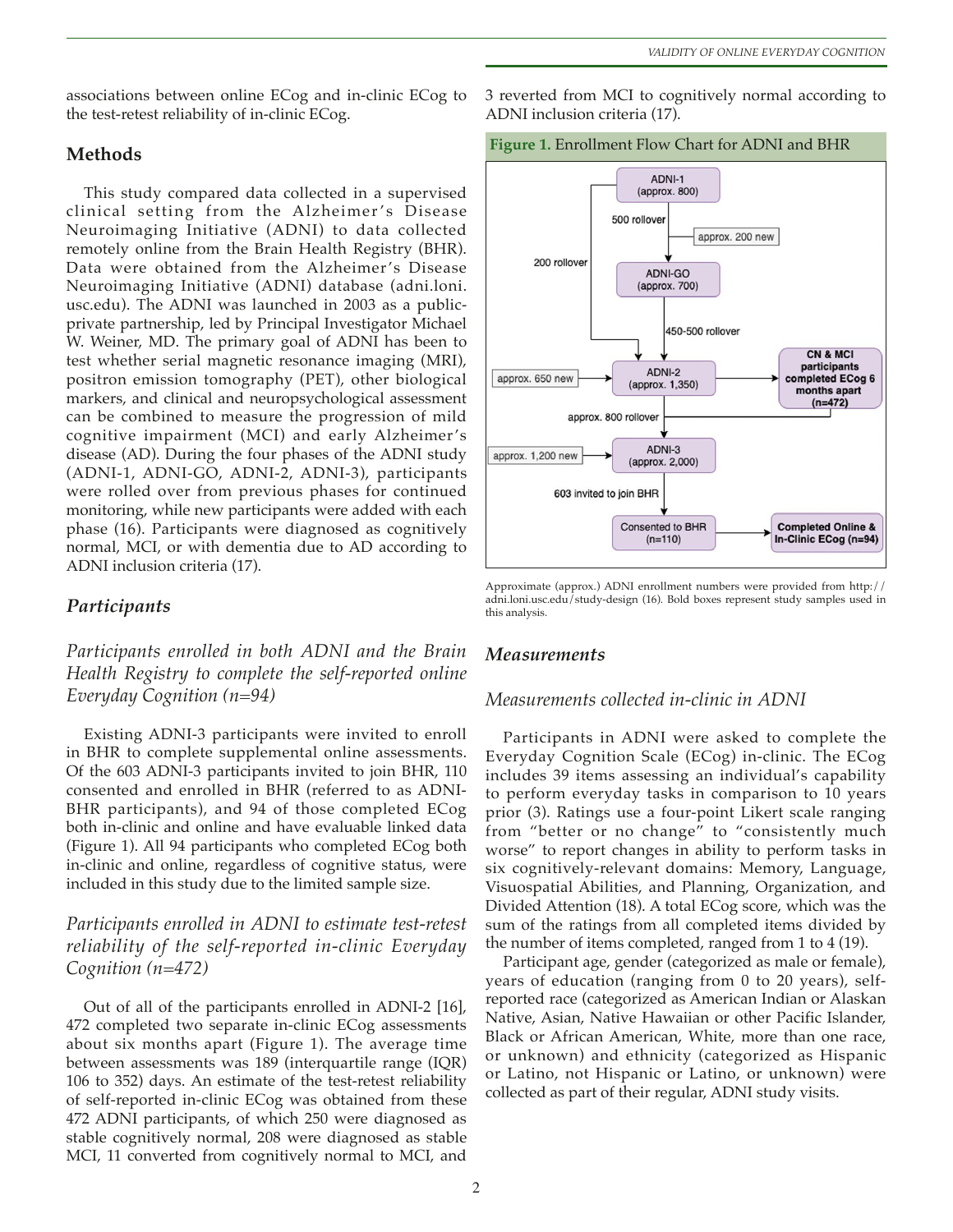## *Measurements collected online in the Brain Health Registry*

Participants in Brain Health Registry (BHR) were asked to complete an online adaptation of the ECog Scale in an unsupervised setting, such as a quiet space at home with an internet connection. All 39 of the in-clinic ECog items were used verbatim in the online ECog (14). The online ECog was scored in the same way as the in-clinic ECog, resulting in a total online ECog score ranging from 1 to 4.

## *Statistical Analysis*

*Associations between self-reported online Everyday Cognition and in-clinic Everyday Cognition in ADNI-BHR participants (n=94)*

We tested the hypothesis that online self-reported total ECog score corresponded well with in-clinic self-reported total ECog score using a Bland-Altman plot and linear regression. The nearest date of in-clinic ECog completion in ADNI was matched to the date the online ECog was completed at time of enrollment into BHR. The Bland-Altman plot was constructed and the mean difference was calculated to evaluate the method agreement between online ECog and in-clinic ECog. 95% limits of agreement were calculated as  $\pm 1.96$  standard deviations of the mean difference. We would expect 95% of differences between measurements by two methods to lie between these limits (20).

To evaluate how well online ECog could predict in-clinic ECog, a linear regression model was fit with online ECog total score as the sole predictor and in-clinic ECog total score as the outcome. Linearity of the regression model was assessed using diagnostics including a Locally Weighted Scatterplot Smoother (LOWESS) and component plus residual plots (21). The fit of the linear model was confirmed by fitting a linear spline as well as the restricted cubic spline to test for departure from linearity. Normality of the error term was assessed using diagnostic graphical methods, such as the kdensity nonparametric estimate of the normal distribution of the residuals and the curvature of the normal Q–Q plot. Constant variance was assessed using the shape of the residual versus fitted (RVF) plots. Influential points were identified from a boxplot using an absolute DFBETA statistic cutoff of 0.5. Prediction error was corrected for optimism with 10-fold cross-validation using STATA's crossfold utility to avoid overfitting.

# *Test-retest reliability of self-reported in-clinic Everyday Cognition in ADNI participants (n=472)*

We assessed the test-retest reliability of self-reported Everyday Cognition collected in a clinic from ADNI participants who completed two separate repeating in-clinic ECog assessments about six months apart using intraclass correlation coefficient (ICC), a Bland-Altman plot, and linear regression. The Bland-Altman plot and 95% limits of agreement, calculated as  $\pm 1.96$  standard deviations of the mean difference, were constructed to evaluate the agreement between in-clinic ECog at time of enrollment into ADNI and in-clinic ECog at six months. The linear regression model was fit with in-clinic ECog total score at time of enrollment into ADNI as the sole predictor and in-clinic ECog total score at six months as the outcome. All of the same methods used to evaluate the first model for linearity, normality, constant variance, and influential points were used. Prediction error was corrected for optimism with 10-fold cross-validation using STATA's crossfold utility to avoid overfitting.

We compared the Bland-Altman results assessing the method agreement between online and in-clinic ECog to the Bland-Altman results assessing the repeatability of in-clinic ECog. We evaluated prediction performance of the linear regression models using  $\mathbb{R}^2$  and compared the  $\mathbb{R}^2$  result from the estimated test-retest reliability of in-clinic ECog to the  $\mathbb{R}^2$  result from the prediction of in-clinic ECog using online ECog. Statistical analyses were performed using STATA (version 16.1).

### **Results**

# *Associations between self-reported online Everyday Cognition and in-clinic Everyday Cognition in ADNI-BHR participants (n=94)*

94 participants were enrolled in ADNI-BHR and completed self-reported ECog both online and in-clinic. The median and interquartile range (IQR) of age for this sample was 75 (71 to 80) years,  $61\%$  of the sample was female, and 95% identified as white (Table 1). 77% of this sample was diagnosed as cognitively normal and 22% was diagnosed with MCI.

Out of the 94 participants enrolled in ADNI-BHR and included in this analysis, 67 of the participants completed the in-clinic ECog first and 27 of the participants completed the online ECog first. The average absolute time between the online ECog completion and the in-clinic ECog completion was 24.5 (IQR 0 to 112) days. A scatterplot showed a strong association between selfreported online ECog total scores and self-reported in-clinic ECog total scores (Figure 2A). The Bland-Altman plot (Figure 3A) showed that average in-clinic ECog scores were a little higher than online ECog scores (mean difference: 0.11 (95% CI 0.06 to 0.17)) and the 95% limits of agreement were -0.41 (95% CI -0.47 to -0.36) to 0.64 (95% CI 0.58 to 0.69).

In linear regression analysis, we found that the mean online ECog total score increased by 0.81 (95% CI 0.65 to 0.97) for each unit increase in in-clinic ECog total score. The optimism-corrected  $\mathbb{R}^2$  using 10-fold cross-validation was estimated as 0.60 (95% CI 0.41 to 0.78) (Table 2). The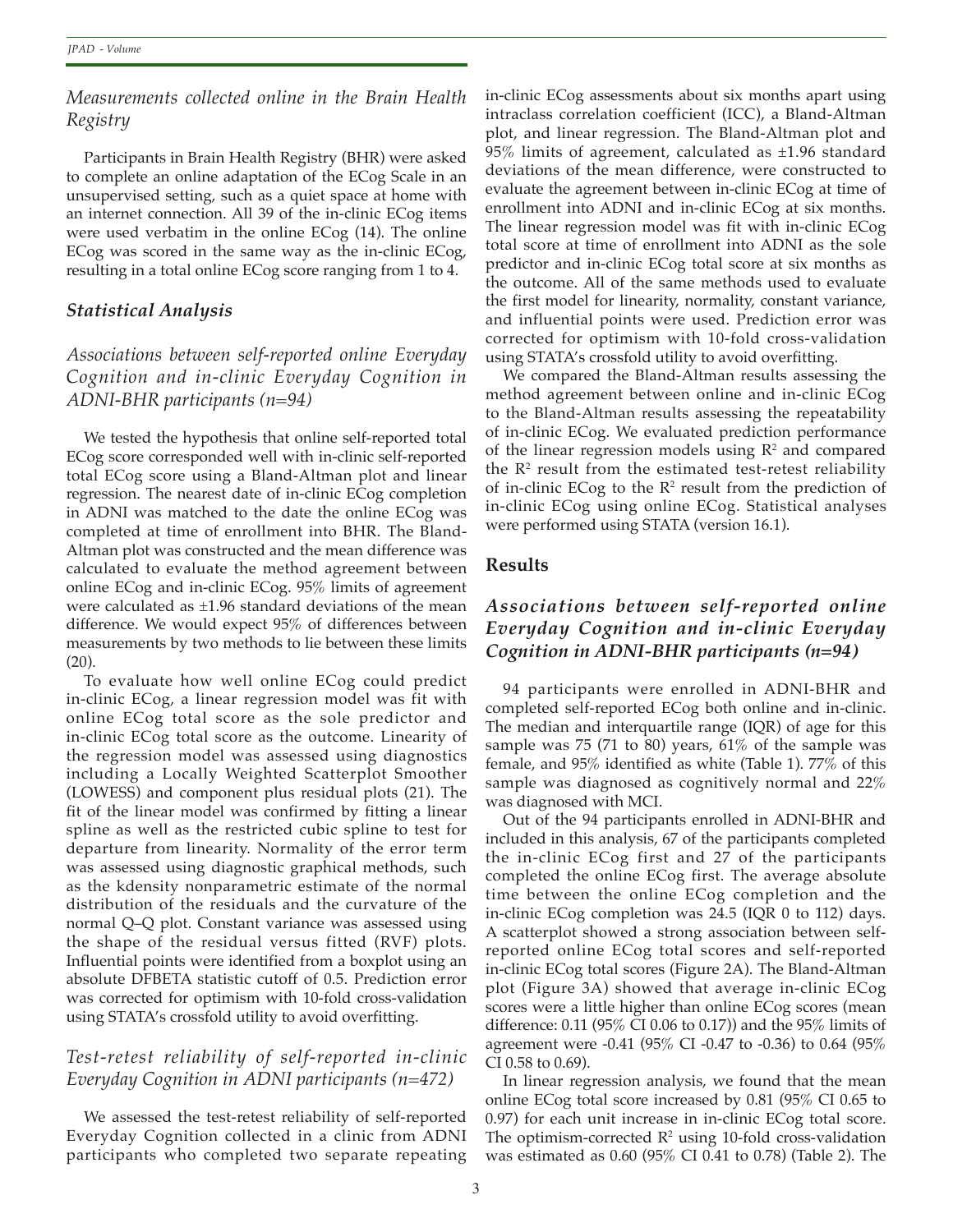| Table 1. Characteristics of participants      |                                                      |                             |                            |                        |                                                       |  |  |  |  |  |
|-----------------------------------------------|------------------------------------------------------|-----------------------------|----------------------------|------------------------|-------------------------------------------------------|--|--|--|--|--|
|                                               | <b>ADNI</b>                                          | <b>ADNI-BHR</b>             |                            |                        |                                                       |  |  |  |  |  |
| Variable                                      | Completed in-clinic<br>ECog 6 mo. Apart<br>$N = 472$ | <b>Invited</b><br>$N = 603$ | Non-Consented<br>$N = 493$ | Consented<br>$N = 110$ | <b>Completed ECog online</b><br>& in-clinic<br>$N=94$ |  |  |  |  |  |
| Demographics                                  |                                                      |                             |                            |                        |                                                       |  |  |  |  |  |
| Age years, median (IQR)                       | 80 (64-97)                                           | 76 (70-82)                  | 76 (70-82)                 | 76 (70-81)             | 75 (71-80)                                            |  |  |  |  |  |
| Education years, median (IQR)                 | $16(11-20)$                                          | $17(15-18)$                 | $17(15-18)$                | $17(16-19)$            | $18(16-19)$                                           |  |  |  |  |  |
| Female $(\%)$                                 | 233 (49%)                                            | 316 (52%)                   | 250(51%)                   | 66 (60%)               | 57 $(61\%)$                                           |  |  |  |  |  |
| Race                                          |                                                      |                             |                            |                        |                                                       |  |  |  |  |  |
| White $(\%)$                                  | 435 (92%)                                            | 542 (90%)                   | 443 (90%)                  | 99 (90%)               | 89 (95%)                                              |  |  |  |  |  |
| Black or African American (%)                 | 23(5%)                                               | 31 $(5%)$                   | 23(5%)                     | $8(7.3\%)$             | 3(3%)                                                 |  |  |  |  |  |
| Asian $(\%)$                                  | $6(1.4\%)$                                           | 14 $(2.3\%)$                | 12(2%)                     | $2(1.8\%)$             | 1(1%)                                                 |  |  |  |  |  |
| More than one race $(\%)$                     | 5(1%)                                                | 13 $(2.2\%)$                | 12(2%)                     | $1(0.9\%)$             | 1(1%)                                                 |  |  |  |  |  |
| American Indian or Alaskan Native (%)         | $1(0.2\%)$                                           | $1(0.2\%)$                  | $1(0.2\%)$                 |                        | $\overline{\phantom{m}}$                              |  |  |  |  |  |
| Native Hawaiian or Other Pacific Islander (%) | $1(0.2\%)$                                           |                             |                            |                        |                                                       |  |  |  |  |  |
| Unknown                                       | $1(0.2\%)$                                           | $2(0.3\%)$                  | $2(0.4\%)$                 |                        |                                                       |  |  |  |  |  |
| Ethnicity                                     |                                                      |                             |                            |                        |                                                       |  |  |  |  |  |
| Hispanic or Latino (%)                        | 15(3%)                                               | $26(4.3\%)$                 | 23(5%)                     | 3(2.7%)                | 2(2%)                                                 |  |  |  |  |  |
| Not Hispanic or Latino (%)                    | 454 (96%)                                            | 575 (95.4%)                 | 468 (95%)                  | 107 (97.3%)            | 92 (98%)                                              |  |  |  |  |  |
| Unknown (%)                                   | $3(0.6\%)$                                           | $2(0.3\%)$                  | $2(0.4\%)$                 |                        |                                                       |  |  |  |  |  |
| Diagnosis                                     |                                                      |                             |                            |                        |                                                       |  |  |  |  |  |
| Cognitively Normal (%)                        | 253 (54%)                                            | 357 (59.2%)                 | $274(55.6\%)$              | 83 (75.5%)             | 72 (77%)                                              |  |  |  |  |  |
| Mild Cognitive Impairment (%)                 | 219 (46%)                                            | 202 (33.5%)                 | 177 (36%)                  | 25 (22.7%)             | 21(22%)                                               |  |  |  |  |  |
| Dementia (%)                                  |                                                      | 44 $(7.3\%)$                | 42 $(8.5\%)$               | $2(1.8\%)$             | 1(1%)                                                 |  |  |  |  |  |
| Computer Confidence*                          |                                                      |                             |                            |                        |                                                       |  |  |  |  |  |
| Usually Needs Help (%)                        |                                                      |                             |                            |                        | 3(4%)                                                 |  |  |  |  |  |
| Depends on Task (%)                           |                                                      |                             |                            |                        | 34 (43%)                                              |  |  |  |  |  |
| Confident (%)                                 |                                                      |                             | $\overline{\phantom{m}}$   |                        | 43 (54%)                                              |  |  |  |  |  |

\*Missing values in the Computer Confdence variable; †Abbreviations: IQR, interquartile range; ADNI, Alzheimer's Disease Neuroimaging Initiative; BHR, Brain Health Registry; mo., months; ‡Data presented as median (IQR) or number (%)

| Table 2. Estimated regression coefficients of linear regression models |      |           |                          |                          |                                        |               |  |  |  |  |  |
|------------------------------------------------------------------------|------|-----------|--------------------------|--------------------------|----------------------------------------|---------------|--|--|--|--|--|
| Model/Variable                                                         | ß    | <b>SE</b> | p value                  | 95% CI                   | 10-fold cross-validated $\mathbb{R}^2$ | 95% CI        |  |  |  |  |  |
| Prediction of in-clinic ECog using online ECog model                   |      |           |                          |                          | 0.60                                   | $0.41 - 0.78$ |  |  |  |  |  |
| Online ECog                                                            | 0.81 | 0.08      | < 0.01                   | $0.65 - 0.97$            | $\overline{a}$                         |               |  |  |  |  |  |
| Intercept                                                              | 0.37 | 0.11      | 0.001                    | $0.15 - 0.59$            | $\overline{\phantom{a}}$               |               |  |  |  |  |  |
| Test-retest of in-clinic ECog model                                    |      |           | $\overline{\phantom{a}}$ | $\overline{\phantom{a}}$ | 0.61                                   | $0.53 - 0.69$ |  |  |  |  |  |
| ECog at Enrollment                                                     | 0.79 | 0.03      | < 0.01                   | $0.73 - 0.85$            | $\overline{\phantom{a}}$               |               |  |  |  |  |  |
| Intercept                                                              | 0.32 | 0.05      | ${}< 0.01$               | $0.23 - 0.42$            | $\overline{\phantom{0}}$               |               |  |  |  |  |  |

\* Abbreviations: ECog, Everyday Cognition; SE, standard error; CI, confdence interval

LOWESS curve from the component plus residual (CPR) plot agreed with the linear fit (Figure 2B), as did the restricted cubic spline model. When two influential points were omitted from the regression model, we found that the mean online ECog total score increased by 0.89 (95% CI 0.76 to 1.03) for each unit increase in in-clinic ECog total score. The adjusted  $\mathsf{R}^2$  was 0.65.

# *Test-retest reliability of self-reported in-clinic Everyday Cognition in ADNI participants (n=472)*

We estimated the test-retest reliability of self-reported in-clinic ECog using the sample of 472 ADNI participants who completed two separate in-clinic ECog assessments approximately six months apart. The median and interquartile range (IQR) of age for this sample was 80 (64 to 97) years, 49% of the sample was female, and 92%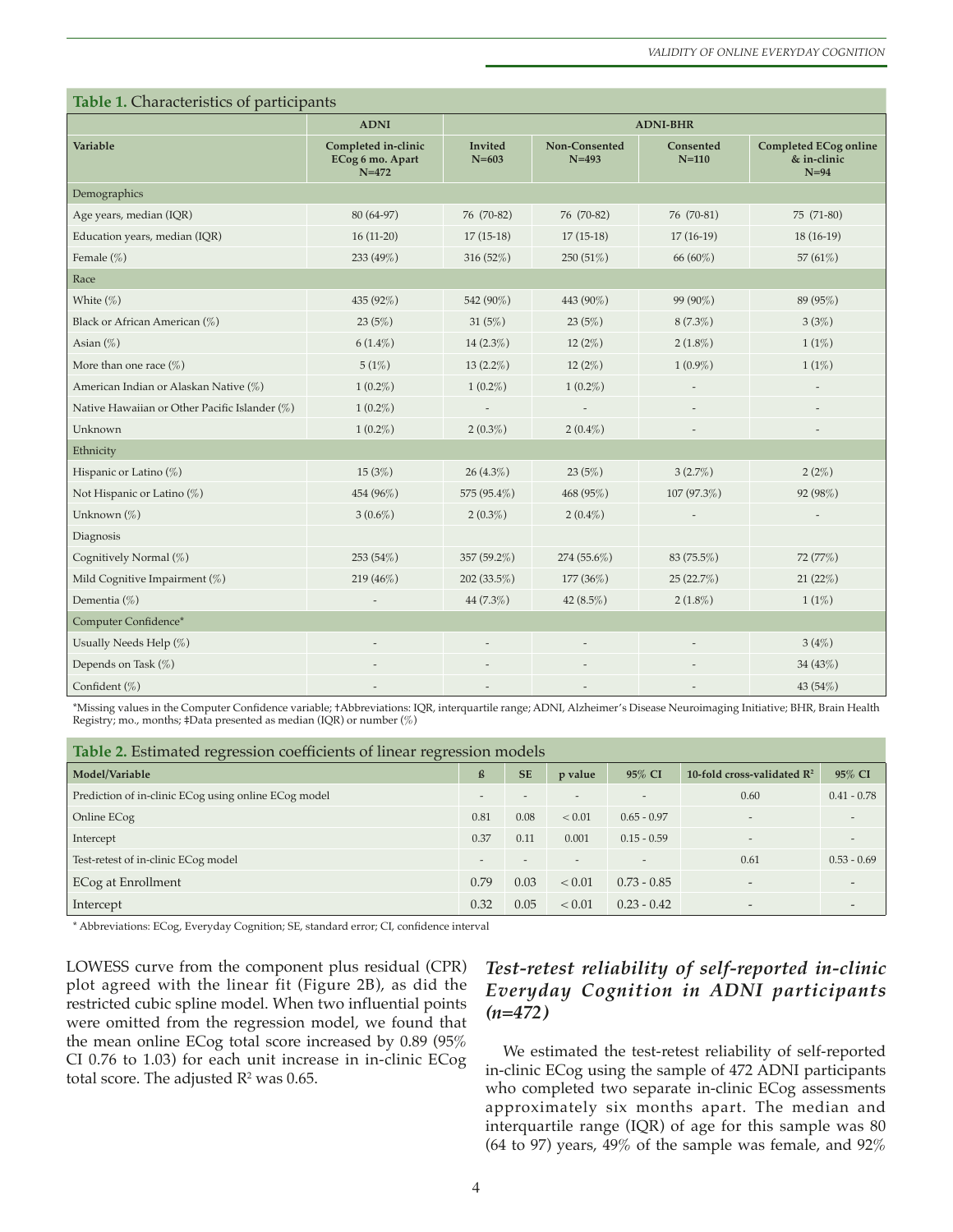

(A) Self-report online Everyday Cognition and in-clinic Everyday Cognition (n=94) (B) LOWESS curve from the CPR plot for linear regression to predict in-clinic Everyday Cognition using self-report online Everyday Cognition (n=94) (C) Repeating self-report in-clinic Everyday Cognition at time of enrollment into ADNI and in-clinic Everyday Cognition at six months (n=472) (D) LOWESS curve from the CPR plot for in-clinic Everyday Cognition linear regression (n=472)

identified as white (Table 1). A scatterplot showed a strong association between self-reported in-clinic ECog total scores at time of enrollment into ADNI-2 and six months (Figure 2C) and the intraclass correlation (ICC) was estimated to be 0.71 (95% CI 0.62 to 0.79). The Bland-Altman plot (Figure 3B) showed that average in-clinic ECog scores at enrollment were slightly higher than

in-clinic ECog scores at six months (mean difference: 0.01 (95% CI -0.02 to 0.03)) and the  $95\%$  limits of agreement were -0.61 (95% CI -0.64 to -0.58) to 0.62 (95% CI 0.59 to 0.65). This indicated good test-retest reliability of the self-reported in-clinic ECog. 54% of this sample was diagnosed as cognitively normal and 46% was diagnosed with MCI.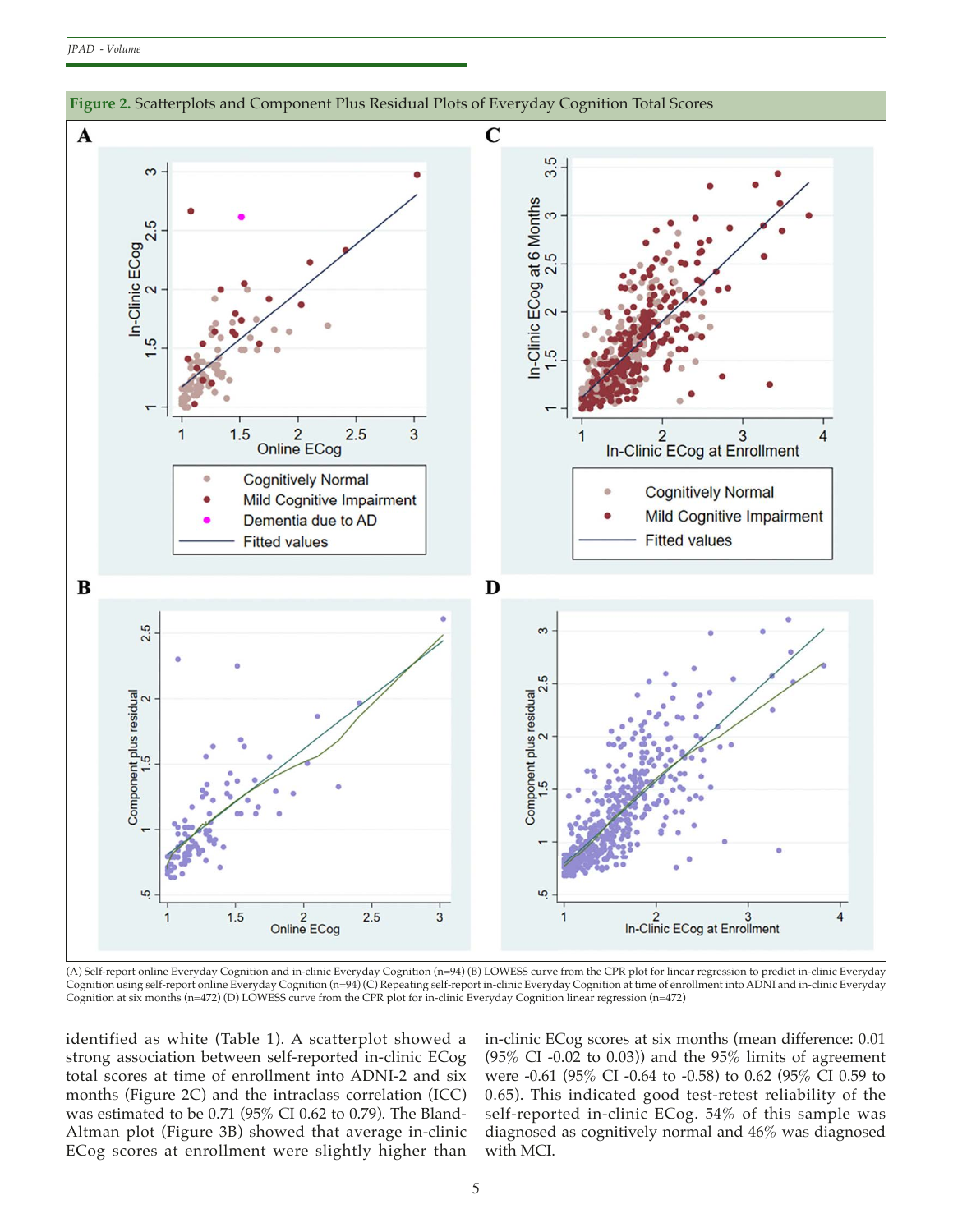

**Figure 3.** Bland-Altman Plots and 95% Limits of Agreement

omitted from the regression model, we found that the mean in-clinic ECog total score at enrollment increased by 0.82 (95% CI 0.77 to 0.88) for each unit increase in in-clinic ECog total score. The adjusted  $\mathbb{R}^2$  was 0.63.

#### **Discussion**

The major finding of this study was that the online ECog closely corresponded with in-clinic ECog and may provide as much information as repeating in-clinic ECog. This is an important finding because it demonstrates that the remotely administered online ECog may be just as useful as the traditional in-clinic ECog. In the Bland-Altman plots, we found that the mean difference of 0.01 between in-clinic ECog scores completed approximately six months apart indicated better agreement compared to the mean difference of 0.11 between online and in-clinic ECog scores. However, we found that the 95% limits of agreement closely corresponded. For 95% of individuals, a measurement by online ECog would be between 0.41 units less and 0.64 units greater than a measurement by in-clinic ECog. Similarly, for 95% of individuals, a measurement by in-clinic ECog at six months would be between 0.61 units less and 0.62 units greater than a measurement by in-clinic ECog at time of enrollment.

The intraclass correlation (ICC) of the repeating in-clinic ECog was 0.71 (95% CI 0.62 to 0.79), meaning that 71% of the total variability in ECog was due to differences between subjects (true between-subject variability) and 29% was due to within-subject random measurement error or changes over the six month follow up. Our results from the prediction of in-clinic ECog using online ECog suggested that the ECog collected in an unsupervised online setting could predict the ECog collected in a supervised clinic setting. We used 10-fold cross-validation to avoid overfitting and give a realistic estimate of the usefulness of the online ECog. The optimism-corrected  $\mathbb{R}^2$  of 0.60 (95% CI 0.41 to 0.78) showed that online ECog scores explained a moderate proportion, 60%, of the total variability of in-clinic ECog scores. The optimism-corrected  $\mathbb{R}^2$  of the model used to predict in-clinic ECog using online ECog ( $R^2$ = 0.60, 95%) CI 0.41 to 0.78) was similar to the optimism-corrected  $\mathbb{R}^2$ of the model used to estimate the test-retest reliability of self-reported in-clinic ECog (R²=0.61 (95% CI 0.53 to 0.69). Based on  $\mathbb{R}^2$  comparison, this indicated that online ECog corresponded well with in-clinic ECog and provided almost as much information as repeating the in-clinic ECog. These results demonstrate the realistic usefulness and clinical validity of online measures of cognition and functional ability in clinical research.

There was evidence of cognitive impairment in both the ADNI sample used to estimate the test-retest reliability of self-reported in-clinic ECog (46% (219/472) MCI) and the ADNI-BHR sample used for the prediction of in-clinic ECog using online ECog (22% (22/94) MCI or dementia). So the results from this study extend previous

(A) Differences between measures of in-clinic Everyday Cognition and online Everyday Cognition against mean (Bland-Altman) Plot, with the limits of agreement (red dashed line), the mean difference (black dashed line), shaded confidence intervals. (B) Differences between repeated measures of in-clinic Everyday Cognition against mean (Bland-Altman) Plot, with the limits of agreement (red dashed line), the mean difference (black dashed line), shaded confidence intervals

In linear regression analysis, we found that the mean in-clinic ECog total score collected at time of enrollment into ADNI increased by 0.79 (95% CI 0.73 to 0.85) for each unit increase in in-clinic ECog total score at six months. The optimism-corrected  $\mathbb{R}^2$  using 10-fold cross-validation was estimated as 0.61 (95% CI 0.53 to 0.69) (Table 2). The LOWESS curve from the component plus residual (CPR) plot indicated slight departure from linearity starting around an in-clinic ECog score at enrollment of 2.5 (Figure 2D). This departure from linearity was confirmed by fitting a linear spline with a knot placed at an in-clinic ECog score of 2.5, as well as by fitting the restricted cubic spline. Using a linear spline regression model with a knot placed at an in-clinic ECog score of 2.5, we found that the mean in-clinic ECog total score collected at time of enrollment increased by 0.85 (95% CI 0.78 to 0.92) for each unit increase in in-clinic ECog total score at six months. The adjusted  $\mathbb{R}^2$  was 0.61. When one influential point was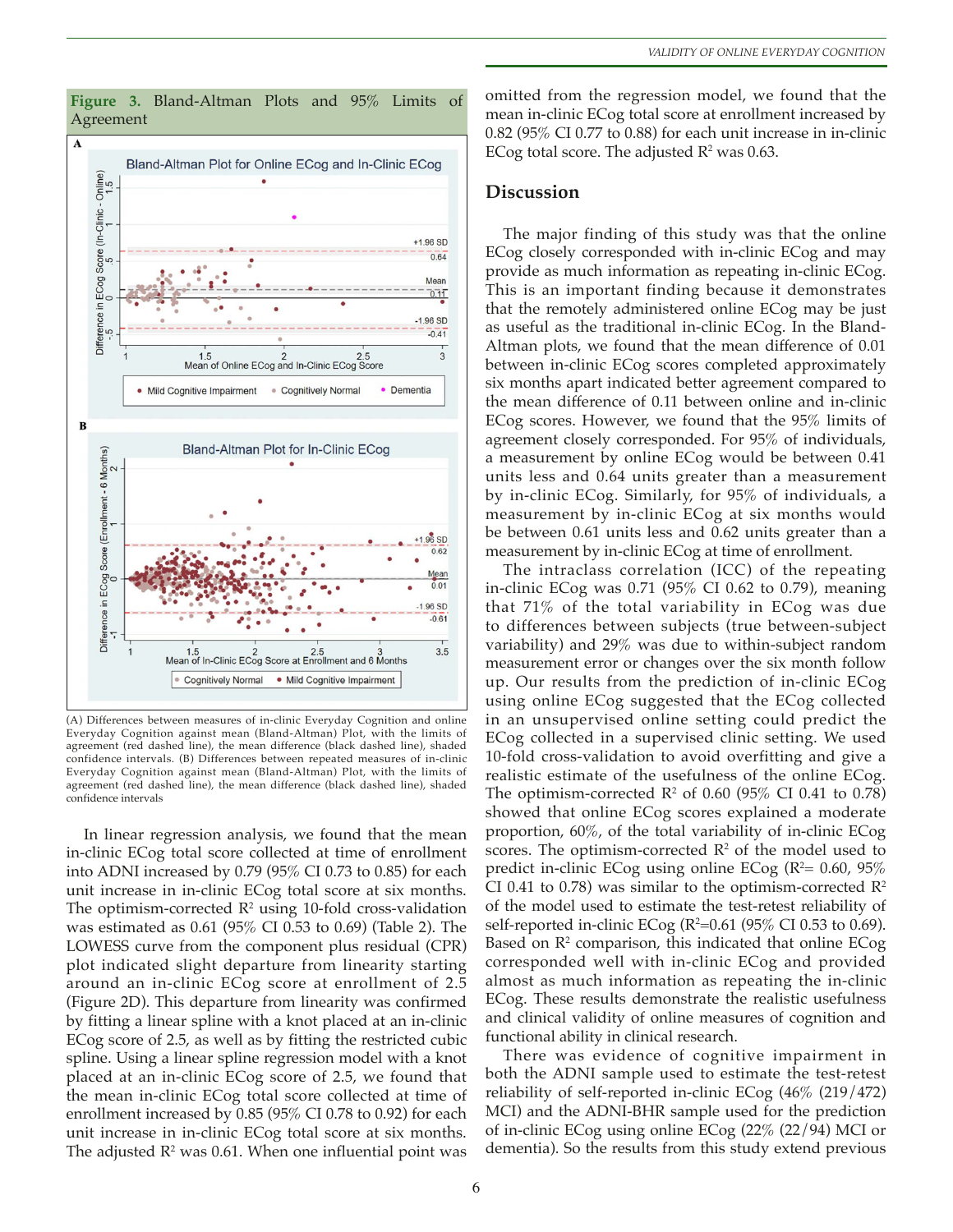findings that unsupervised online measures (5, 14, 15) were associated with participant cognition and diagnosis along the CN to MCI continuum. The ADNI-BHR cohort used in this analysis is particularly valuable because their online data is linked to confirmed clinical data, including neuropsychological tests, clinical diagnosis, and AD biomarkers. In the future, the ADNI-BHR cohort can be used to study relationships between additional online and in-clinic variables. Since the cohort is followed longitudinally both in-clinic and online, it provides a unique opportunity to investigate online variables associated with disease progression and cognitive decline.

This study has limitations. First, in the ADNI-BHR cohort there is a selection bias for participants with computer and internet access and literacy, and the cohort overrepresents those identified as White and those with high educational attainment. 110 of the 603 invited ADNI participants consented to enroll in online BHR. These factors will impact the generalizability of the results. Although these cohort characteristics will limit the external generalizability of these findings, the validation of online assessments will nonetheless greatly expand the accessibility to alternative screening measures of cognitive and functional status at a much lower cost and encourage broad diverse participation in AD clinical research studies, such as from those who do not have access to a memory clinic but have access to a computer. It will be crucial to validate online functional measures in a more diverse and highly characterized cohort in the future. Second, the test-retest reliability of in-clinic ECog relied on administrations given approximately six months apart. Since ECog assesses an individual's capability to perform everyday tasks in comparison to activity levels ten years prior [3], it may be reasonable to estimate the reliability with a six month interval. Third, the average time interval between ECog administrations was different for the test-retest analysis (time interval of six months) and the online versus in-clinic analysis (time interval of 24.5 days apart). In addition, the sequence of ECog administrations was not taken into account. We assumed that practice effects, if any, were the same. However, it may be possible that a person completing two assessments 24.5 days apart could perform differently compared to a person completing two assessments six months apart. In the future, a better estimate of test-retest reliability could be achieved in which the sequence of online and in-clinic assessments is randomly assigned and the timing of assessments is kept consistent.

In conclusion, this study suggests that assessment of cognition and functional abilities collected in an unsupervised online setting provided as much information as repeating the assessment of cognition and functional abilities collected in a supervised clinical setting. We suggest that these results support the validity of leveraging a digital approach to overcome barriers in AD clinical research, by more effectively and broadly facilitating recruitment, screening, and monitoring activities in clinical trials aimed to develop

new treatments and prevention strategies for AD and related dementias. The validation of remotely collected online cognitive functional assessments indicative of meaningful clinical measures could expand the methods used to identify, diagnose, and monitor individuals at risk for cognitive decline and have impactful and scalable applications in brain aging and AD clinical research.

\*Data used in preparation of this article were obtained from the Alzheimer's Disease Neuroimaging Initiative (ADNI) database (adni.loni.usc.edu). As such, the investigators within the ADNI contributed to the design and implementation of ADNI and/or provided data but did not participate in analysis or writing of this report. A complete listing of ADNI investigators can be found at: http://adni.loni. usc.edu/wp-content/uploads/how\_to\_apply/ADNI\_Acknowledgement\_List.pdf.

*Acknowledgements:* The authors would like to acknowledge the participants who participated in the ADNI study, as well as the individuals, including faculty and staff, who contributed to the study planning and operations of the ADNI study. We would also like to acknowledge the contributions of all Brain Health Registry participants and all Brain Health Registry staff members.

*Funding:* Data collection and sharing for this project was funded by the Alzheimer's Disease Neuroimaging Initiative (ADNI) (National Institutes of Health Grant U01 AG024904) and DOD ADNI (Department of Defense award number W81XWH-12-2-0012). ADNI is funded by the National Institute on Aging, the National Institute of Biomedical Imaging and Bioengineering, and through generous contributions from the following: AbbVie, Alzheimer's Association; Alzheimer's Drug Discovery Foundation; Araclon Biotech; BioClinica, Inc.; Biogen; Bristol-Myers Squibb Company; CereSpir, Inc.; Cogstate; Eisai Inc.; Elan Pharmaceuticals, Inc.; Eli Lilly and Company; EuroImmun; F. Hoffmann-La Roche Ltd and its affiliated company Genentech, Inc.; Fujirebio; GE Healthcare; IXICO Ltd.; Janssen Alzheimer Immunotherapy Research & Development, LLC.; Johnson & Johnson Pharmaceutical Research & Development LLC.; Lumosity; Lundbeck; Merck & Co., Inc.; Meso Scale Diagnostics, LLC.; NeuroRx Research; Neurotrack Technologies; Novartis Pharmaceuticals Corporation; Pfizer Inc.; Piramal Imaging; Servier; Takeda Pharmaceutical Company; and Transition Therapeutics. The Canadian Institutes of Health Research is providing funds to support ADNI clinical sites in Canada. Private sector contributions are facilitated by the Foundation for the National Institutes of Health (www.fnih.org). The grantee organization is the Northern California Institute for Research and Education, and the study is coordinated by the Alzheimer's Therapeutic Research Institute at the University of Southern California. ADNI data are disseminated by the Laboratory for Neuro Imaging at the University of Southern California.

*Declarations of interest:* Taylor Howell has nothing to disclose. John Neuhaus reports grants from the National Institutes of Health (NIH). M. Maria Glymour reports grants from the National Institutes of Health (NIH) and the Robert Wood Johnson Foundation. Michael W Weiner reports grants from the National Institutes of Health (NIH) (5U19AG024904-14; 1R01AG053798-01A1; R01 MH098062; U24 AG057437-01; 1U2CA060426-01; 1R01AG058676-01A1; and 1RF1AG059009-01) and the Department of Defense (DOD) (W81XWH-15-2-0070; 0W81XWH-12-2-0012; W81XWH-14-1-0462; and W81XWH-13-1-0259); served on advisory boards for Alzheon, Inc., Biogen, Cerecin, Dolby Family Ventures, Eli Lilly, Merck Sharp & Dohme Corp., Nestle/Nestec, and Roche, University of Southern California (USC); provided consulting to Baird Equity Capital, BioClinica, Cerecin, Inc., Cytox, Dolby Family Ventures, Duke University, FUJIFILM-Toyama Chemical (Japan), Garfield Weston, Genentech, Guidepoint Global, Indiana University, Japanese Organization for Medical Device Development, Inc. (JOMDD), Nestle/ Nestec, NIH, Peerview Internal Medicine, Roche, T3D Therapeutics, University of Southern California (USC), and Vida Ventures; acted as a lecturer for The Buck Institute for Research on Aging; received funding for academic travel from USC; holds stock options with Alzeca, Alzheon Inc., and Anven; reports research support from the Patient-Centered Outcomes Research Institute (PCORI) (PPRN-1501-26817), California Department of Public Health (CDPH) (16-10054), University of Michigan (18-PAF01312), Siemens (444951-54249), Biogen (174552), Hillblom Foundation (2015-A-011-NET), Alzheimer's Association (BHR-16- 459161), the State of California (18-109929), Johnson & Johnson, Kevin and Connie Shanahan, General Electric (GE), VU Medical Center, Australian Catholic University (HBI-BHR), The Stroke Foundation, and the Veterans Administration. Rachel L Nosheny reports grants from the National Institutes of Health (NIH), Alzheimer's Association, California Department of Public Health, and Genentech, Inc.

*Ethical standard:* Participants in ADNI-3 provided written consent to participate with IRB-approved informed consent forms. Participants in ADNI-BHR provided online consent to participate with IRB-approved informed consent forms.

*Open Access:* This article is distributed under the terms of the Creative Commons Attribution 4.0 International License (http://creativecommons.org/